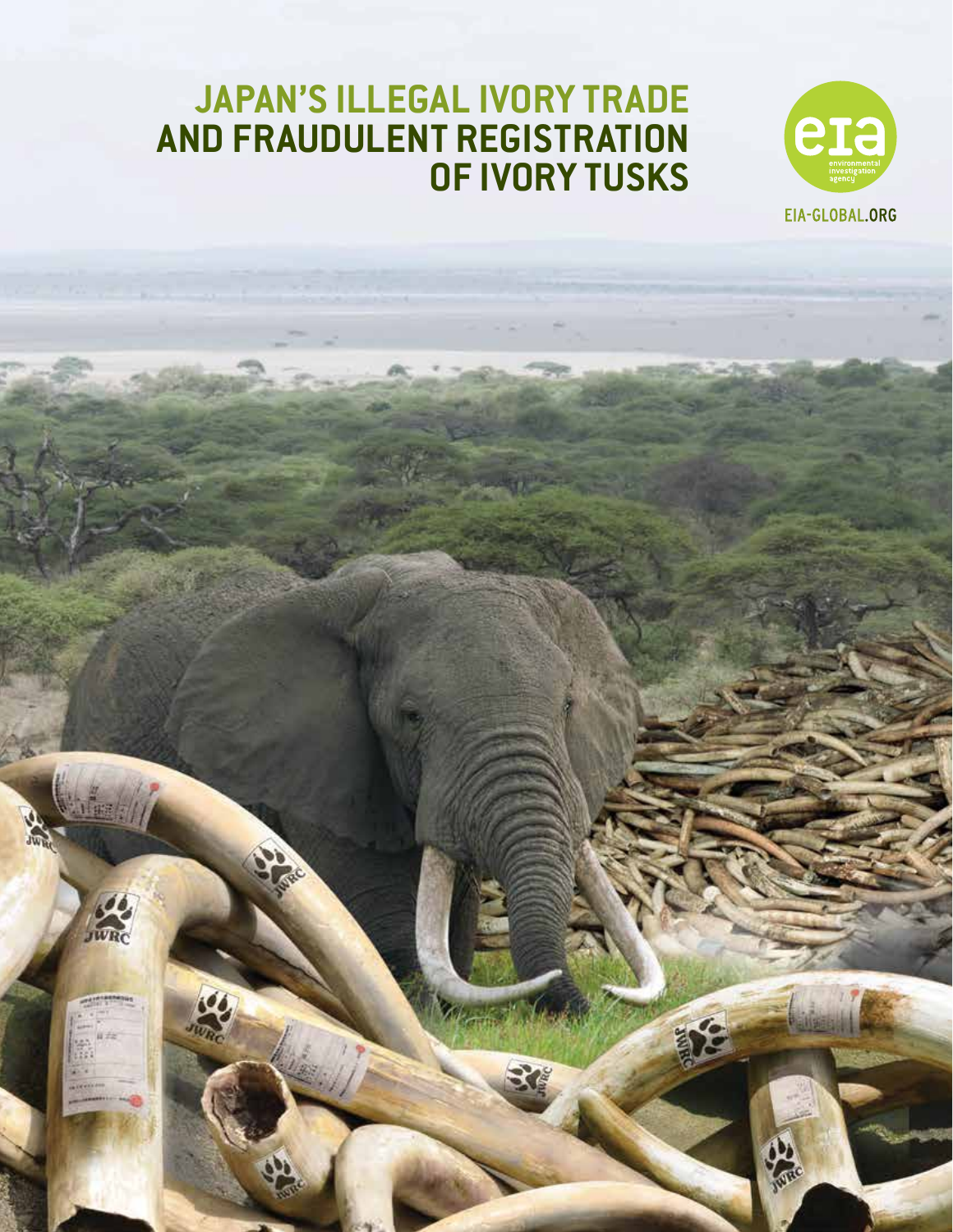

For over 25 years as a nonprofit organization, EIA has pioneered the use of undercover investigations to expose environmental crime around the world. Intelligence reports, documentary evidence, campaigning expertise and an international advocacy network enable EIA to achieve far-reaching environmental protection by spurring changes in market demand, government policy and enforcement related to global trade in wildlife and environmental products.

#### Acknowledgements

. . . . . . . . . . . . . .

The Environmental Investigation Agency, Inc. wishes to thank Briar Patch Fund, Overbrook Foundation, and Shared Earth Foundation for their support. EIA also wishes to thank the Japan Tiger and Elephant Fund for technical advice.

© Environmental Investigation Agency 2015.

No part of this publication may be reproduced in any form or by any means without permission in writing from the Environmental Investigation Agency, Inc. The contents of this report do not necessarily reflect the views and opinions of EIA's funders. EIA is solely and entirely responsible for the contents of this report.

Cover: EIA

# **Contents**

|                                                 | 3 INTRODUCTION                                       |
|-------------------------------------------------|------------------------------------------------------|
| $\left( \blacksquare \right)$<br><b>BALLAST</b> | JAPAN'S FLAWED WHOLE TUSK REGISTRATION SCHEME        |
| 6                                               | <b>INVESTIGATION: WHOLE TUSK REGISTRATION SYSTEM</b> |
|                                                 | 8 THE THRIVING INTERNET IVORY TRADE IN JAPAN         |
| - 11                                            | <b>CONCLUSION AND RECOMMENDATIONS</b>                |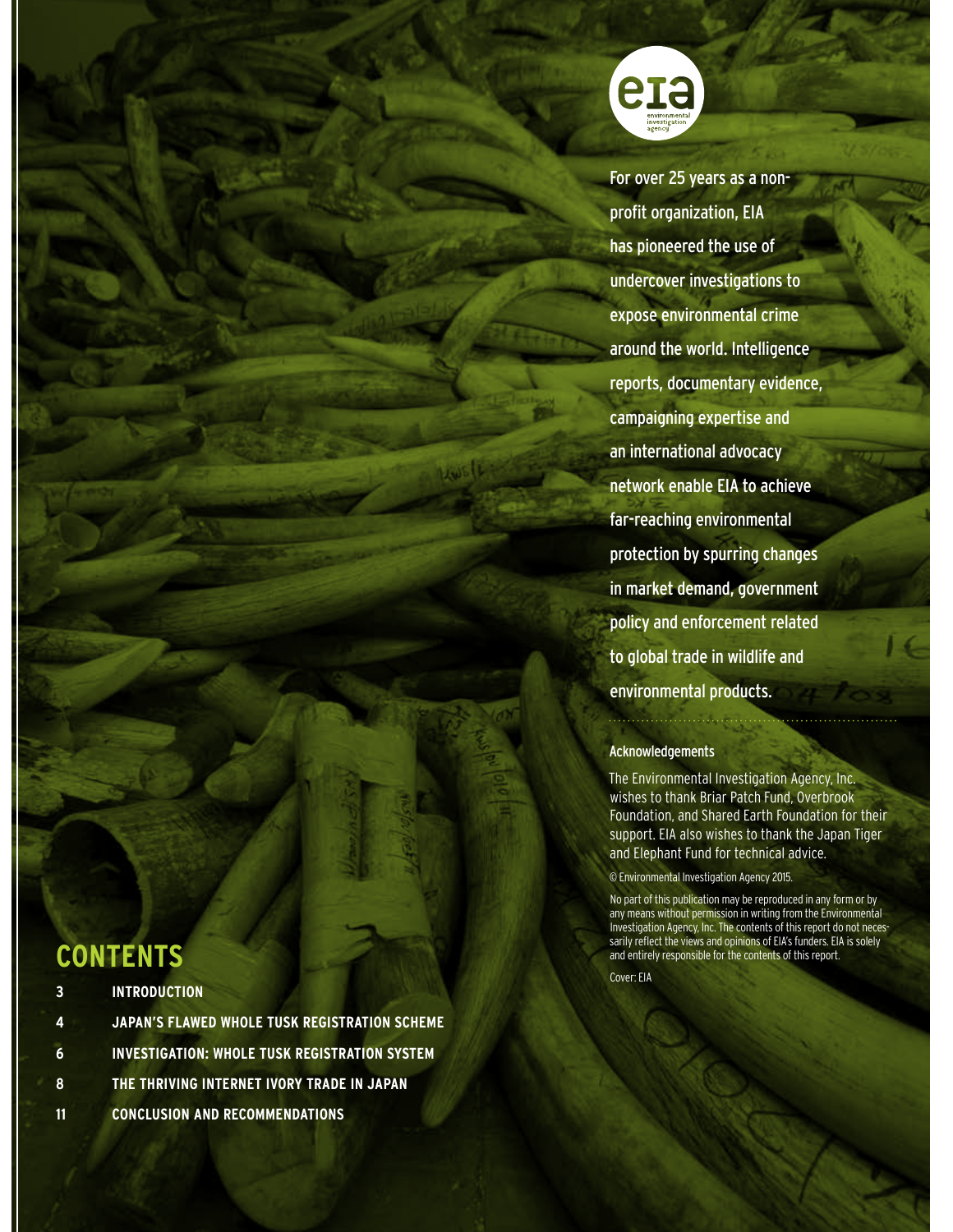

# **Introduction**

Though frequently highlighted as a model of domestic ivory control, Japan's system is plagued by loopholes and undercut by weak legislation to such an extent that no meaningful control exists at even the most basic level. The volume of ivory being traded is on the rise, illegal activity is rampant, and abuse of the system is pervasive.

The international trade in elephant ivory is governed by the United Nations Convention on International Trade in Endangered Species of Wild Fauna and Flora (CITES). In 1989, in response to the first global elephant poaching crisis of the 1970s and 80s, the international trade in ivory was banned.

In 1997, the Parties to CITES approved an "experimental" dismantling of the ban – a sale of nearly 50 tonnes of stockpiled raw ivory from Botswana, Namibia, and Zimbabwe to Japan. In 2007, CITES Parties further dismantled the international ivory ban by allowing both Japan and China to legally import 102 tonnes of ivory in a second series of ivory auctions from southern African nations. Poaching of elephants began to increase rapidly across Africa following the second ivory sale.

Both of the CITES-authorized sales were predicated on the adoption and implementation of rigorous domestic ivory trade controls in Japan aimed at preventing illegal ivory from reaching its domestic market. A CITES Secretariat team visited Japan before each sale to review

ivory control system laws. In 2006, the CITES Secretariat reported to the CITES Standing Committee that, in Japan, "proof of legal origin and acquisition must be provided at the time ivory is registered."

However, meaningful proof of legality has never been required for whole tusk registration under Japanese law. As this report will explain, the ivory trade is regulated by the Law for the Conservation of Endangered Species of Wild Fauna and Flora (LCES), a law so full of loopholes and exceptions as to be largely useless, particularly as applied to whole tusk registration. Illegal ivory tusks can be easily registered, and thereby legalized, with something as flimsy as a note from a neighbor or a family member vouching for its acquisition and origin without any additional substantiation.

During the summer of 2015, investigators undertook an undercover survey of ivory traders in Japan in order to gain a better understanding of the extent to which loopholes in the whole tusk registration system were being abused. Expecting to find perhaps a few bad actors, the investigators instead discovered that the majority (80 percent) of ivory traders they spoke with were willing to engage in illegal tusk registration activity, ranging from purchasing an unregistered ivory tusk of unknown origin, to registering ivory tusks through the use of false information. Traders talked freely about how to evade or defraud the system and clearly had no reason to believe the Government of Japan would ever look very carefully at their activities. Some boasted of selling ivory to China.

The internet ivory trade in Japan also appears to operate without any real government oversight despite the fact the large volumes of ivory are sold via retail and auction websites. EIA has been concerned about the internet ivory trade in Japan since our 2010 study found 66 ivory traders selling ivory on Yahoo! Japan's shopping site, and our 2014 investigation revealed over 28,000 ads for ivory on another leading internet retailer, Rakuten Ichiba.

Investigators also performed a much more detailed review of Japan's internet ivory trade, including analyzing 10 years of Yahoo! Japan Auctions site data. The results confirm a startling increase in elephant ivory product ads and sales. From 2012 to 2014 alone, over 12 tonnes of whole tusks and cut pieces of ivory were sold on the Yahoo! Japan Auctions site, including more than 800 tusks. Between 2005 and 2014, Yahoo! Japan Auctions generated revenues of over \$27 million (¥2.6 billion) from the sale of elephant ivory products. Yet, internet ivory dealers consistently fail to meet even the most basic legal requirements and new evidence suggests that ivory sold via the internet in Japan has been making its way to China.

After 16 years, it is clear that Japan is incapable of controlling its domestic ivory trade. In recognition of the global elephant poaching crisis, the United States and China have announced their intention to ban the domestic trade in ivory. EIA is calling on the Government of Japan to do its part and ban domestic ivory trade as well.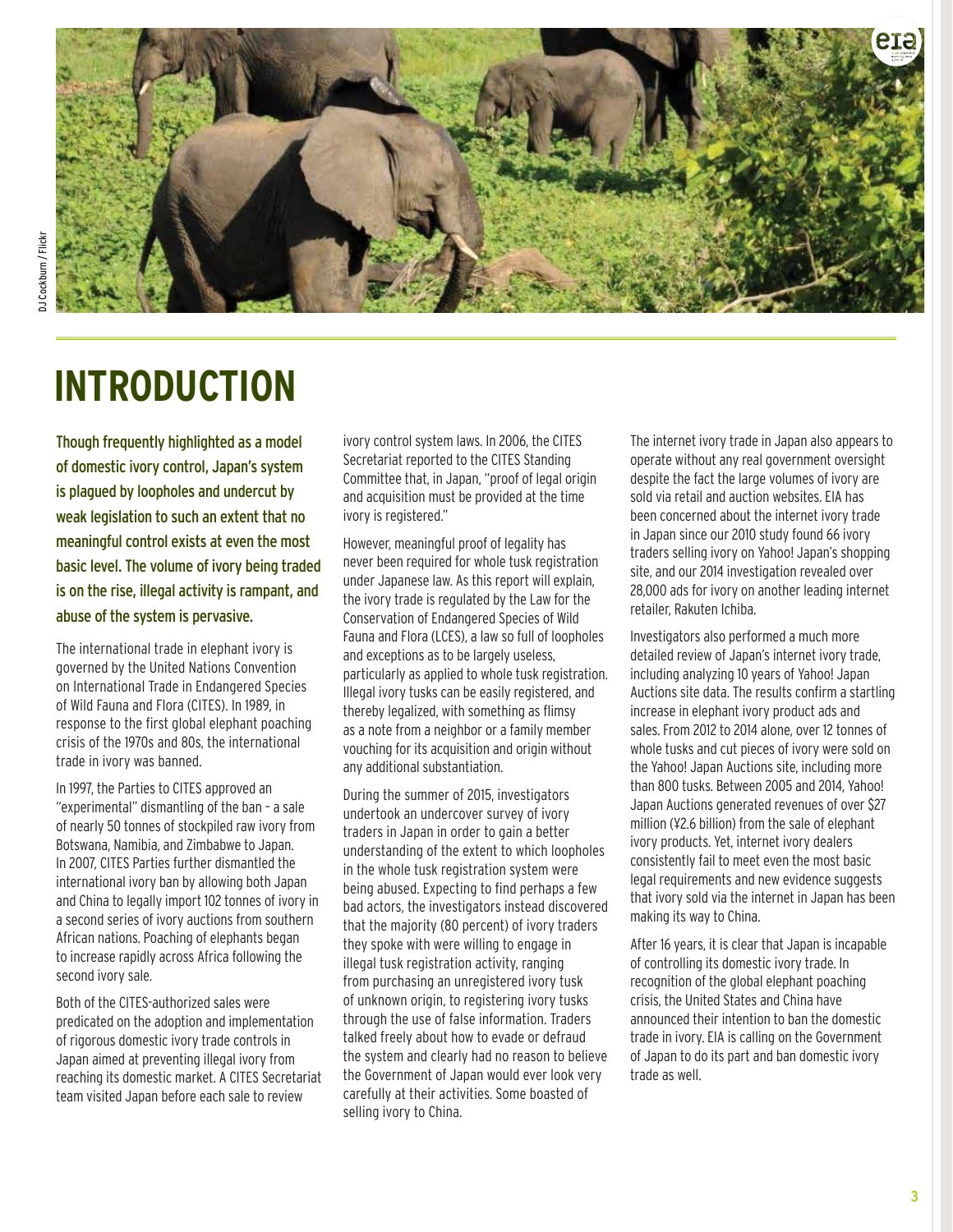# **Japan's Flawed Whole Tusk Registration Scheme**

The whole tusk registration scheme is considered the backbone of Japan's domestic ivory control system. It is intended to provide an important firewall to prevent the laundering of illegal ivory onto the Japanese market. In 2005, Japan reported to the CITES Secretariat that its Law for the Conservation of Endangered Species of Wild Fauna and Flora (LCES) required proof of legality for a raw ivory tusk to be registered. In 2006, the CITES Secretariat reported to the CITES Standing Committee that, in Japan, "proof of legal origin and acquisition must be provided at the time ivory is registered."1

However, it has been recognized by the Government of Japan that the whole tusk registration scheme has failed to meet CITES legal requirements and has proven to be incapable of preventing illegal ivory from entering Japan's domestic market since 2001. The Government of Japan's careless implementation of the LCES has enabled illegal or undocumented tusks to be registered through widespread use of fraudulent documents and declarations. Serious flaws persist today, due both to the inadequacy of Japan's enabling law and its weak implementation. As a result, over 1,000 tusks of dubious origin have been legalized each year since 2011 without a shred of real proof of legal acquisition or origin.

# **BACKGROUND**

The international trade in elephant ivory is governed by the United Nations Convention on International Trade in Endangered Species of Wild Fauna and Flora (CITES). In 1989, in response to the first global elephant poaching crisis of the 1970s and 80s, the international trade in ivory was banned by listing all African elephant populations on CITES Appendix I. At that time, Japan was the world's largest importer of elephant ivory with some 5,000 tons imported from 1970 until the 1989 ban, approximately equivalent to 250,000 dead elephants.<sup>2</sup>

In 1997, the Parties to CITES approved an "experimental" exception to the ban – a sale of nearly 50 tonnes of stockpiled raw ivory from Botswana, Namibia, and Zimbabwe to Japan, which occurred in 1999.<sup>3</sup> In 2007, CITES Parties further dismantled the international ivory ban by allowing both Japan and China to legally import ivory in a second series of ivory auctions from southern African nations. Over 20 African elephant range states and most environmentalists opposed the auctions due to the likelihood that a resurgent demand for ivory would kick-start widespread elephant poaching. Some 102 tonnes of ivory from Zimbabwe, South Africa, Namibia, and Botswana were auctioned to ivory traders from Japan and China in 2008.<sup>4</sup> Poaching of elephants began to increase rapidly across Africa following the second ivory sale.

Both of the CITES-authorized sales were predicated on the adoption and implementation of rigorous domestic ivory trade controls in Japan and China aimed at preventing illegal ivory from reaching their domestic markets in order to prevent an upsurge in poaching. The ivory controls are embodied in CITES Resolution Conference 10.10 (Rev. CoP16), *Trade in elephant specimens*, which requires, amongst other safeguards, effective trade controls over raw tusks and demonstrably effective enforcement and oversight of worked ivory.

Both of the sales were also predicated on Japan being granted "CITES trading partner" status, qualifying it to purchase legal ivory in the CITES auctions. A CITES Secretariat team visited Japan before each CITES sale to review its ivory control system laws and interview government officials in order to verify that domestic laws and systems were sufficient to prevent illegal ivory trade. These verification missions occurred in 1998, 2005, and 2006 verification missions, prior to each of the CITES ivory sales.

Despite the revelation of glaring deficiencies during each verification mission, the CITES Secretariat approved Japan's ivory control system. Importantly, in the 2006 verification

mission report, the CITES Secretariat confirmed that Japanese law required that, *"Proof of legal origin and acquisition must be provided at the time ivory is registered."*<sup>5</sup> In practice, meaningful proof of legality has never been required for whole tusk registration in Japan and it remains a huge loophole through which illegal ivory is easily laundered onto the domestic market there today.

## Japan's Raw Ivory Control System

Japan's ivory trade controls are expressed in the Law for the Conservation of Endangered Species of Wild Flora and Fauna (LCES).<sup>6</sup> The registration process is overseen by the Ministry of Environment (MoE), but its implementation is assigned to a non-government organization: the Japan Wildlife Research Center (JWRC).<sup>7</sup> At

Top: The Japan Wildlife Research Center handles the registration of elephant tusks for trade. Bottom: Copy of an elephant tusk registration card issued by the JWRC.

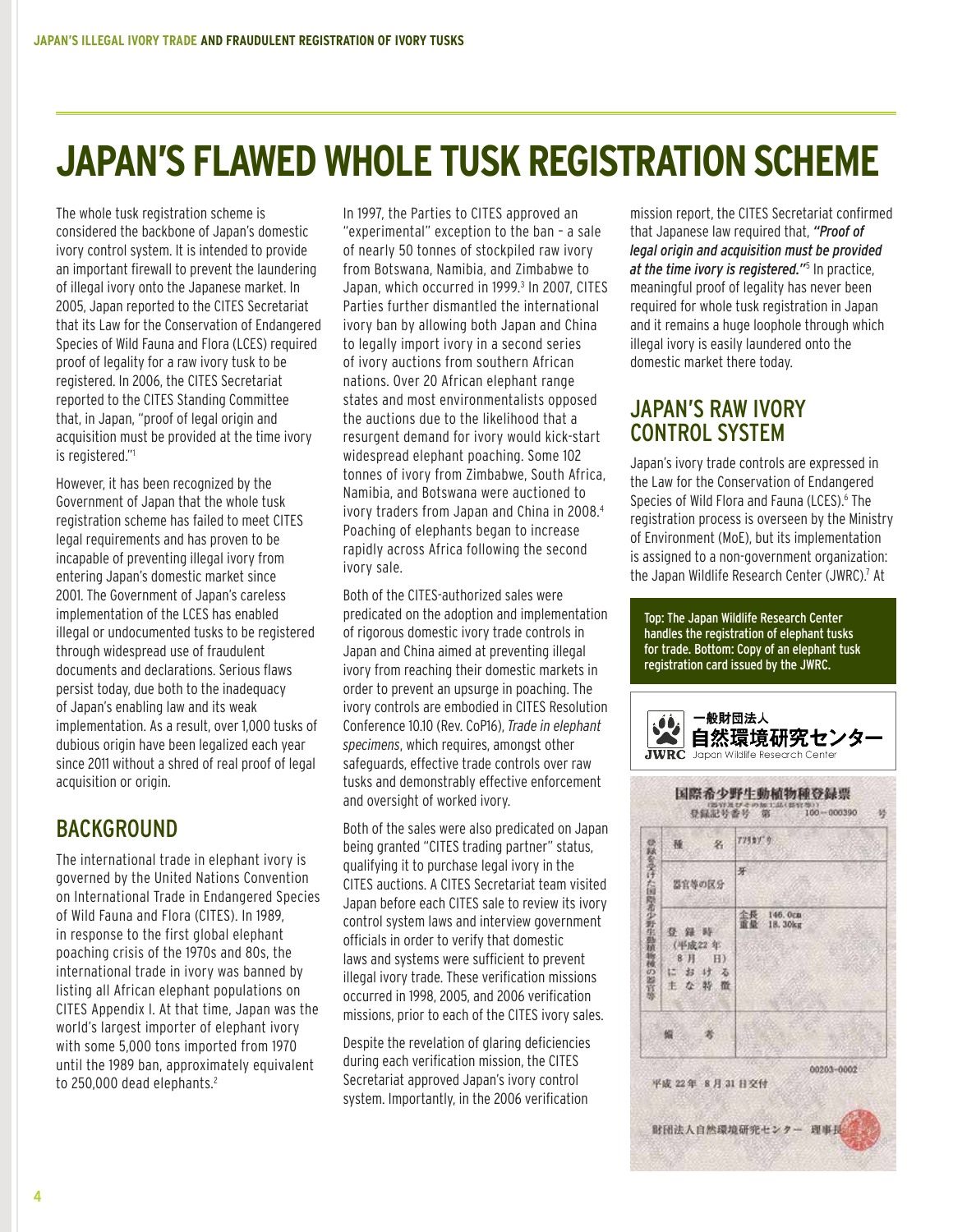the heart of the system are the requirements for the legalization ("registration") of raw ivory tusks.

Persons owning whole ivory tusks in Japan are legally required to register the tusks before they are traded.<sup>8</sup> Upon successful registration, the JWRC issues a registration card, which must be returned within 30 days if the owner processes or otherwise no longer possesses the tusk.9 Only raw ivory that is legally acquired and of legal origin may be registered in Japan under the LCES, essentially limiting ivory that can be legally registered to:<sup>10</sup>

- Ivory imported into or acquired within Japan before the CITES ban was in effect (often called "pre-convention ivory"), and
- Ivory imported into Japan as part of the two CITES-authorized ivory auctions.

Since the ivory that was acquired through the CITES auctions was immediately registered upon arriving in Japan, the only type of ivory that may currently be legally registered is preconvention ivory. However, because the LCES is plagued by loopholes, it is very easy for ivory tusks of any age to get registered in Japan and thereby enter the legal domestic trade.

## Japan's Sham Tusk Registration System

Contrary to the findings of the 2006 CITES Secretariat verification report on Japan, the LCES does not require any meaningful proof of legality of origin and acquisition for raw tusks presented for registration. Under the registration procedure, no official government documentation of legality is required. The JWRC generally accepts both: (1) a statement about acquisition written by the person who acquired the tusk in Japan or imported the tusk into the country, and (2) any other document that supports legal acquisition, including a statement by any third party.<sup>11, 12</sup> This means that the person who stands to benefit from the tusk registration is relied on as the primary source of proof of legality. The JWRC may request the applicant to submit additional documents to conform with the registration requirements, but it rarely does so. When it does, it does not insist on the provision of official government documents, such as customs forms, delivery slips, or statements of transfer using a



A retailer offers a high quality ivory *hanko* name seal for sale.

government form. In most cases, a declaration provided by a family member or acquaintance is sufficient to acquire the registration document.

Such a system is prone to abuse and, as detailed in our analysis, widespread fraud and illegal conduct by ivory traders is commonplace. The Government of Japan has been aware of the weaknesses in the law since 2001 when the JWRC notified the MoE that false statements of transfer or statements of ownership had been submitted as evidence for registration. JWRC queried the Ministry to ask if it could reject applications that did not include a document made by a public agency or if it would be acceptable to request an explanation on the background of the acquisition from the applicant, and if no specific question arose, to request the applicant to "prepare some necessary documents." <sup>13</sup> The Ministry of Environment approved the JWRC's suggestion and confirmed that official documents were not necessarily required.14 Thus, despite receiving an early warning about significant abuse of the registration process, the MoE did not strengthen the evidentiary requirements for tusk registration.

Aside from creating a ready avenue for laundering illegal ivory onto the domestic market, the evidentiary requirements outlined in the LCES are insufficient to prove legality. The types of statements accepted by the JWRC do not constitute credible evidence. A statement offered by a person for his or her own material benefit is inherently untrustworthy, particularly if it is not made under penalty of perjury. Such

a statement is not reliable because it is easily subject to bias and abuse. In this case, the Ministry of Environment knew since 2001 that false statements regarding tusk acquisition and origin were being submitted as evidence of legality and that the system was being abused. Furthermore, there is no requirement for the statements to be corroborated by an unbiased or disinterested individual. Whether to request additional statements of corroboration of the facts contained in the statements is completely within the discretion of the JWRC and statements by family members and friends are readily accepted.

Interestingly, the 1997 verification report confirms that official documents or affidavits (sworn statements) were required in 1995-1996 when the LCES first came into effect and there was a one-time mass registration of existing ivory stocks.<sup>15</sup> At that time, because most of the existing ivory tusks were unmarked, affidavits by tusk owners were used to register the vast majority of the tusks (approximately 75 percent). Thus, the Government of Japan's threshold for evidence to prove tusk legality has been shockingly low from the outset. The statements that the MoE deemed acceptable under the LCES as evidence of legal acquisition and origin for the purpose of gaining legal registration of whole ivory tusks have consistently fallen far short of qualifying as *proof* of legality.

It is unclear whether the CITES Secretariat understood the LCES' lax evidentiary requirements at the time they undertook the the 1998, 2005, and 2006 verification missions. However, it is clear that the JWRC, the MoE, and numerous unscrupulous ivory traders in Japan are well aware of its shortcomings.

An ivory *bachi* plectrum for the shamisen. Musicians prefer *bachi* made from hard ivory from Central Africa's endangered forest elephants.



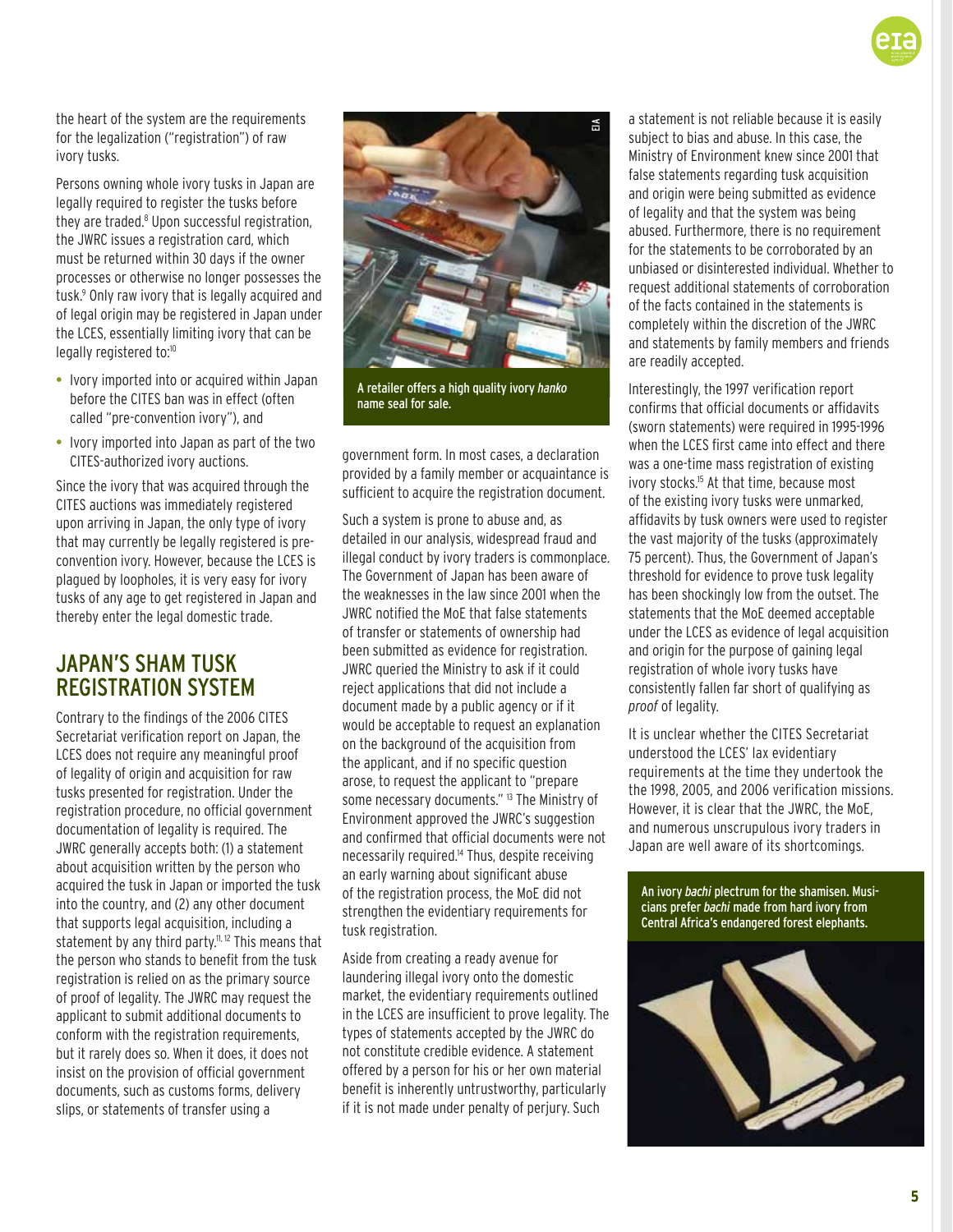# **Loopholes within Loopholes**

- Aside from its weak evidentiary requirements, the whole tusk registration system contains other serious loopholes that undermine its effectiveness: Tusks in personal use are exempt from registration requirements. This means that the total stockpile of ivory in Japan is outside of government control or oversight and new illegal ivory can be added to existing stocks and subsequently registered.
- The LCES does not require whole tusks to be marked as required under CITES Res. Conf. 10.10 (Rev. CoP16). This loophole enables a registration document to be re-used for an illegal tusk of similar size after the first tusk is processed or illegally sold.
- Physical inspections of tusks for which registration is sought are not allowed under the LCES thereby lowering the threshold of oversight and making it more difficult to detect illegal tusks. The JWRC may only review written documents and photos of a tusk attached to the application form
- CITES requires that cut pieces of ivory tusks of 1 kg or more in weight and 20cm or more in height be registered and marked, but the LCES requires neither registration or marking for cut pieces. CITES Res. Conf. 10.10 (Rev. CoP16) defines 'raw ivory' as "all whole elephant tusks, polished or unpolished and in any form whatsoever, and all elephant ivory in cut pieces." Because Japan does not require registration or marking of such cut pieces of ivory, illegal whole tusks are often cut into pieces to avoid detection.

# **Investigation: Whole Tusk Registration System**

During summer 2015, investigators undertook an undercover survey of ivory traders in Japan to understand the effectiveness of the Government of Japan's whole tusk ivory registration system, the heart of its domestic ivory control scheme. Japanese investigators uncovered dramatic evidence of ivory traders offering to purchase unregistered ivory of unknown origin and to falsify documents to secure registration.

Thirty-seven ivory dealers were approached by investigators to see if they were willing to purchase an unregistered whole tusk. These

dealers were selected because they had recently offered to buy whole tusks through ads on their websites or had sold them on Yahoo! Japan shopping and auction sites, or Rakuten Ichiba shopping and auction sites.

The investigator approached the ivory dealers by posing as an average citizen looking to sell a tusk that was said to have been acquired by the investigator's late father 15 years ago, around the year 2000. Only ivory tusks imported prior to the 1989 CITES ivory ban, which went into effect in 1990, may be legally registered in Japan.

Of the 37 ivory dealers engaged in the survey, 11 responded by offering to undertake blatantly illegal activities. Specifically, 4 dealers offered to buy the unregistered ivory and either cut or resell it and 7 dealers offered to buy the unregistered ivory and register it under a false name. Nineteen ivory dealers responded by offering to undertake likely illegal activities. For example, 11 dealers offered to assist the investigator in acquiring registration using fake declarations, and 8 dealers suggested the investigator acquire registration by suggesting, explicitly or implicitly, the use of

|                                                                                         | Directly takes unregistered ivory                                                                |                                                                                  | Requires registration prior to purchasing                                                                                                     |                                                                                               |                                                                                                                                                             |
|-----------------------------------------------------------------------------------------|--------------------------------------------------------------------------------------------------|----------------------------------------------------------------------------------|-----------------------------------------------------------------------------------------------------------------------------------------------|-----------------------------------------------------------------------------------------------|-------------------------------------------------------------------------------------------------------------------------------------------------------------|
| Ivory dealer's<br>response when<br>approached<br>about purchasing<br>unregistered ivory | Takes unregistered<br>ivory directly and<br>then registers it<br>under a fake name<br>for resale | <b>Takes</b><br>unregistered<br>ivory directly<br>and then cuts<br>or resells it | Offers to act as an agent<br>applying for registration based<br>on false or unsubstantiated<br>facts (suggesting explicitly or<br>implicitly) | Recommends the seller<br>apply for registration<br>based on false or<br>unsubstantiated facts | No suggestion of illegal<br>activity in applying for<br>registration; dealer explains<br>the requirements and<br>procedure of registration to<br>the seller |
| <b>Assessed legality</b>                                                                | <b>Illegal (transfer</b><br>without<br>registration<br>+ false<br>registration)                  | <b>Illegal</b><br><b>(transfer</b><br>without<br>registration)                   | Likely illegal (false registration)                                                                                                           |                                                                                               | Legal                                                                                                                                                       |
| Number of dealers                                                                       |                                                                                                  | 4                                                                                | 11                                                                                                                                            | 8                                                                                             |                                                                                                                                                             |

### **Table 1: Legality of approached ivory dealers' responses regarding purchase in unregistered ivory**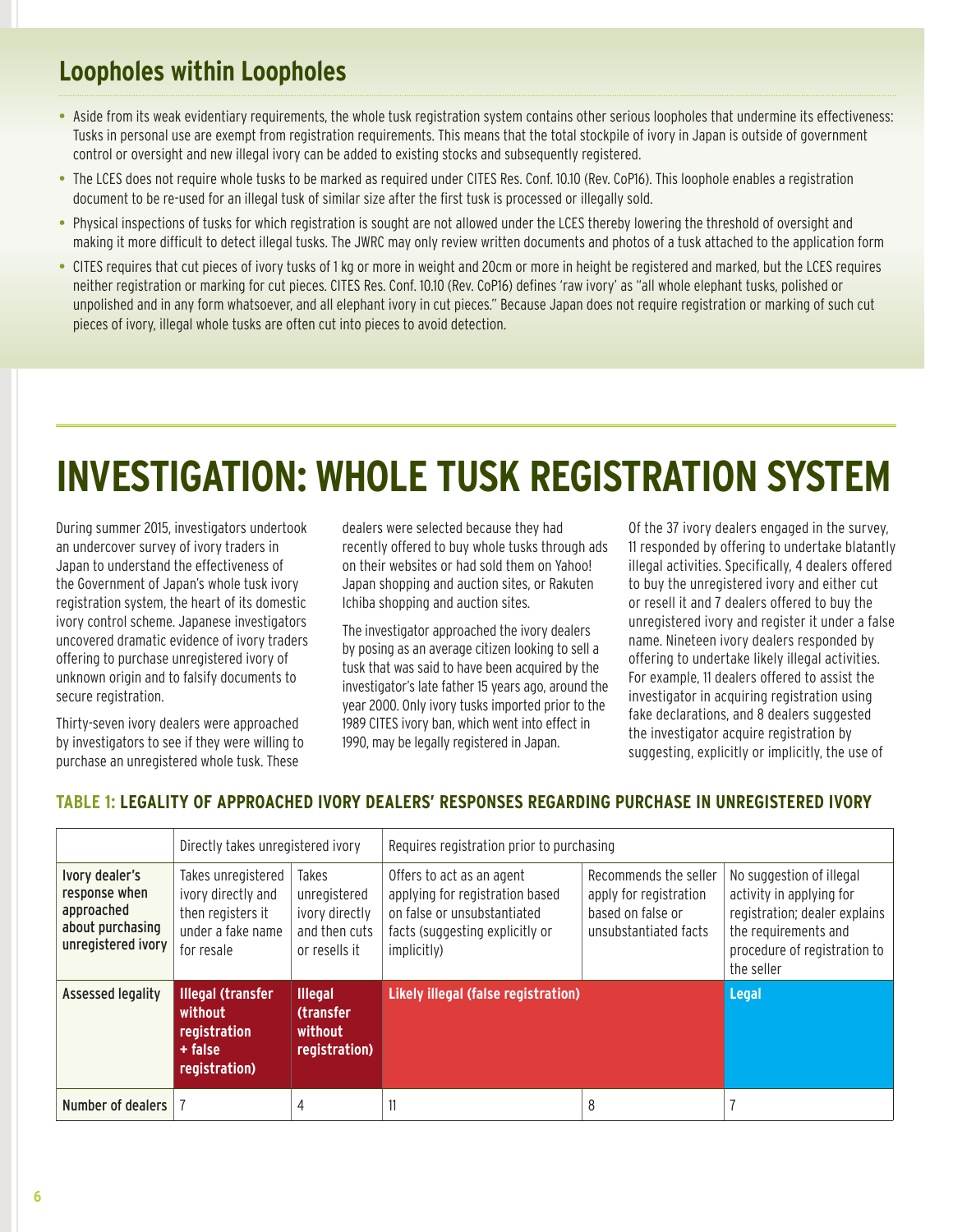false information. Several dealers suggested that the tusks could be exported to China or sold to Chinese buyers operating in Japan.

The survey results, including what types of activities dealers suggested or offered to undertake, are detailed in Table 1. About 30 percent of the dealers responded by offering to undertake activities that are clearly illegal. Another 50 percent of dealers responded by offering to undertake activities that are likely to be illegal. Thus, more than 80 percent of the dealers approached offered illegal, or likely illegal advice or services, to transfer an unregistered tusk onto the domestic market. Less than 20 percent of the dealers gave responses that are consistent with Japanese law.

### Interview Excerpts: Illegality from the Mouths of Traders

- "Look, just fill out the form, don't worry about filling in too much detail. If you list any time after 1990, you won't get a certificate, so you should just write that it was bought in the Showa era, don't you see?"
- "If you write anything past 1990, you won't be able to get the certificate, so **the best thing is to write anytime in Showa era**…. if you write a specific year of purchase, then it won't concern anyone and you would have many buyers for your ivory."
- "We can get the certificate for you. There are many details like having a third party and stuff, but **we are doing this all the time**."
- "Here at our workshop, **we would quickly cut up the tusks as soon as we obtain them**…. We make it into *hanko* and other things…We have antiques dealers that buy them for us…The antiques store guides the people on how to get a certificate and they often bring it to us."
- "Oh, it actually doesn't matter who he received it from, but when you apply for the registration, the problem is the year – 15 years ago…This means that you have obtained this ivory after the law is in effect which requires you to have a Certificate of Registration. **If you are honest about the time your father received the tusk, it will be very difficult to get your certificate**….

If you don't show "Showa" on the form, you will have a difficult time getting your registration."

- "**If you want to get a certificate, you can't write the truth**, otherwise it is unlikely you would get it."
- "Oh, that is a required statement that someone must write to say they saw it during the Showa years, but just have someone older write it for you, or rather, you can type it with a computer and just have them sign."
- "I've done over 500-600 of these cases and **no one has ever been questioned about the third party's statement, not even once**."
- "In the case we can't get the registration, we return the ivory to you, then it will be seized unless you sell it in black market disguising that the tusk was officially disposed."
- "Simply, we are selling ivory to *hanko* manufacturers who require registered tusks but with an un-registered tusk, it will probably end up in the black market. And the price should be unreasonably cheap."
- "It is an illegal deal, so we couldn't write a receipt for you. You have to think of it like gold or platinum as an estate."
- "There is no paper trail. We just claim we don't know when or how the seller who I purchased the ivory from acquired the ivory, and that registration is required when I purchase it. So, there is no way to prosecute. We will see what we can do on our end; In house, we currently have three pieces that need registration so we would just add yours to that group."
- "Our store has a special status when it comes to elephant tusks, but it's actually not allowed to buy or sell unregistered items. Not that we won't buy it, but **whatever we decide to do about that, it has to stay between you and I,** and under no circumstance, can you tell anyone else about the deal. You must promise this. For example I can send you cash in registered mail but it would all be under the table, otherwise the authorities will be coming after you too."
- "**The thing is, we must lie on these official statements**."
- "When we ivory traders buy it, we'll pay the amount calculated on certain standard rate,

regardless if the piece is registered or not. We can register the piece under our name in accordance with the law. It would have nothing to do with you in that situation. Once we have a registered piece, then we can then sell it to people in ivory industry and that would be the general process…If you were to do it as an individual, it would be a lot of trouble, so let us handle the difficult stuff."

- "**You would have to create a story** and most of them are pretty predictable, common stories. I don't want to make you go through that and as our customer; we would take that on for you; so don't even worry about it. We will make it easy and "hands off" for you."
- "Did that dealer tell you, **our ivory is moving in to China now**…The majority of ivory flows towards China…Right now, the market is with the Chinese people…If they stopped buying it, the market would dry up."
- "They (Chinese) would use a translator who understands Japanese and maybe they can do their best to get the product smuggled in, but really it's difficult from there exchanging the product for cash…since they can't sell it openly."
- "I have a contact who is Chinese and he knows the reality of the situation over there. I can bargain up to the highest price, so I can definitely do better than your antiques dealer. When the deal is between Japanese people, you must have a registration, and if you don't have one, there is no deal. It's a pretty "no-risk business." But if you do decide to let me buy your ivory, I can't have you going around telling people you sold it to me without a registration. You would need to be really careful."
- "The thing is, without a registration, we usually won't consider buying this ivory from you; Actually, we are not supposed to buy it at all…That's what I'm saying, ivory is regulated by the Washington Convention and that's why we need the registration...But once we take it (without the registration) we can't sell it again. It will be subject to the Washington Convention and **probably it would be smuggled to China**. In the end, that is what would happen to this piece, most likely."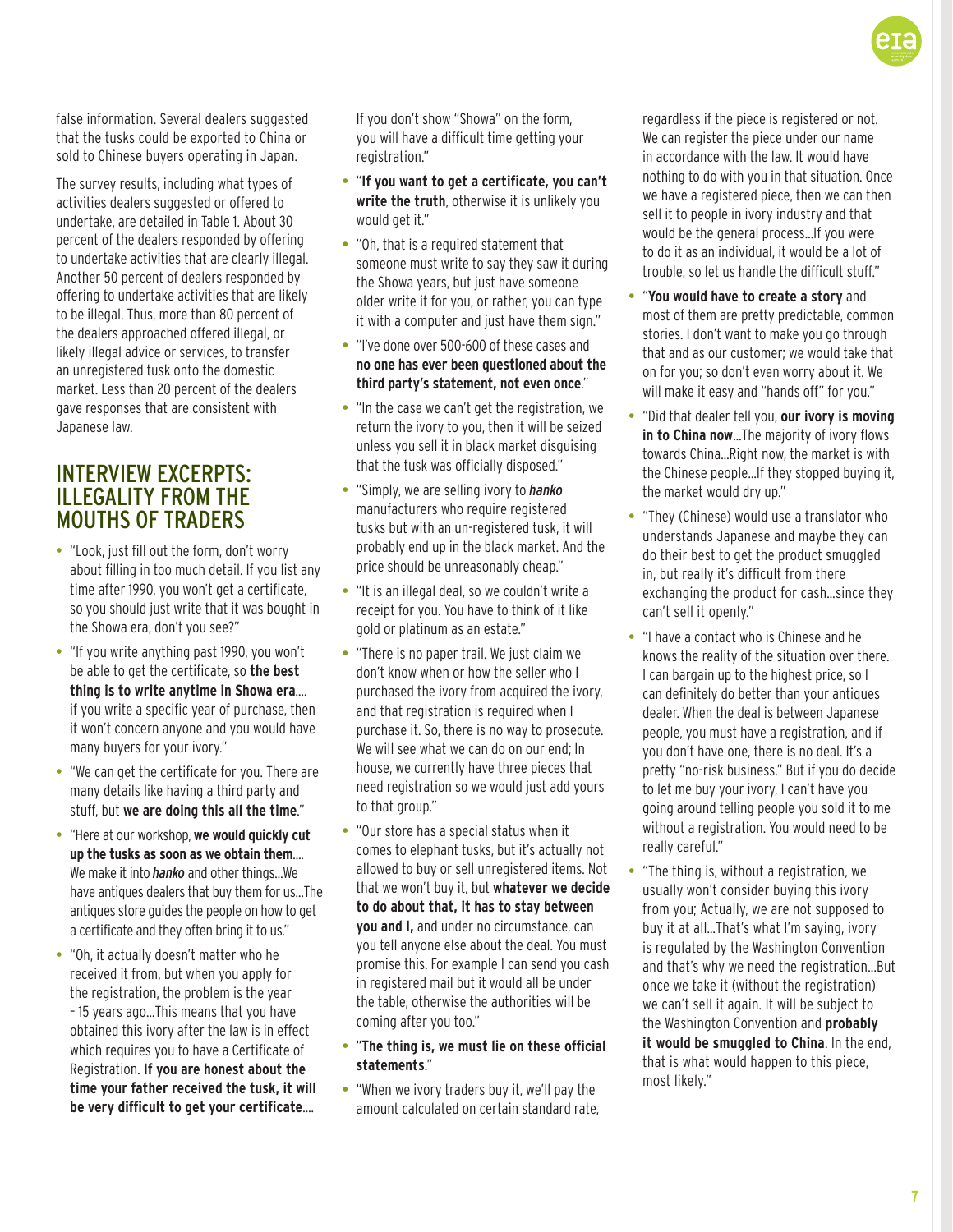# **Suspiciously High Numbers of Tusks Registered in Japan**

A suspiciously high volume of whole tusks purported to be legal pre-convention ivory, have been registered in Japan since 2000, with the numbers increasing by more than threefold since 2009 directly after the last CITES auction. More than 14,400 tusks weighing more than 190 tonnes were registered between 1995 and 2014, excluding the CITES-approved ivory imported in 1999 and 2009.

### **Table 2: Whole ivory tusks registered annually in Japan**

| <b>YEAR</b> | <b>NUMBER</b><br><b>OF TUSKS</b><br><b>REGISTERED</b> | <b>WEIGHT OF</b><br><b>TUSKS (KG)</b> |
|-------------|-------------------------------------------------------|---------------------------------------|
| 1995        | 2.252                                                 | 40.354                                |
| 1996        | 3,749                                                 | 51,569                                |
| 1997        | 347                                                   | 5,952                                 |
| 1998        | 63                                                    | 1,012                                 |
| 1999        | 5,501                                                 | 50,347                                |
| 2000        | 75                                                    | 1,377                                 |
| 2001        | 119                                                   | 2,070                                 |
| 2002        | 63                                                    | 1,094                                 |
| 2003        | 75                                                    | 1,529                                 |
| 2004        | 107                                                   | 1,639                                 |
| 2005        | 252                                                   | 3,877                                 |
| 2006        | 408                                                   | 6,607                                 |
| 2007        | 358                                                   | 5,558                                 |
| 2008        | 431                                                   | 7,045                                 |
| 2009        | 3,664                                                 | 43,461                                |
| 2010        | 499                                                   | 5,672                                 |
| 2011        | 1,137                                                 | 11,566                                |
| 2012        | 1,247                                                 | 12,727                                |
| 2013        | 1,342                                                 | 12,490                                |
| 2014        | 1,886                                                 | 17,957                                |
| Total       | 23,575                                                | 283,902                               |

#### 2500 **(Excluding CITES-Auctioned Ivory Registered in 2009) Figure A: Japan Ivory Tusk Registrations 2000-2014**



# **THE THRIVING INTERNET IVORY TRADE IN JAPAN**  $\frac{1}{\sqrt{2}}$

To obtain a representative sample of the volume and types of ivory products currently being sold on the internet in Japan, Japanese investigators searched advertisements on Japan's leading e-commerce sites including Yahoo! Japan Shopping, an affiliate to U.S.-based Yahoo! Inc., 0 and Rakuten Ichiba, a top Japanese online retailer which is growing internationally and has subsidiaries and affiliate stores in the United States, United Kingdom, Germany, Canada, and other countries.

Investigators also surveyed ivory product advertisements and historical sales records on Yahoo! Japan's Auction site to gain an understanding of the amount of ivory sales, types of ivory products, trends over time, and other data concerning online ivory trade.

### Online Auction Sites at Center of Illegal Ivory Trade in Japan

Ten years of Yahoo! Japan Auctions site ivory trade data were purchased and analyzed for the years 2005 to 2014.<sup>15</sup> The results confirm a startling increase in elephant ivory product closing bids and revenues. After 2005, a

gradual increase in the number of closing bids occurred; by 2010 both the number of closing bids and total annual revenue values increased rapidly.

From 2012 to 2014 alone, over 12 tonnes<sup>17</sup> of whole tusks and cut pieces of ivory were sold on the Yahoo! Japan Auctions site, including more than 800 tusks (See Tables 3 and 4).

### **Table 3: Number of tusks, and weights, sold in closing bids on Yahoo! Auctions from 2012 to 2014**

| <b>YEAR</b> | <b>NUMBER</b><br><b>OF TUSKS</b> | <b>WEIGHT OF</b><br><b>TUSKS (KG)</b> |
|-------------|----------------------------------|---------------------------------------|
| 2012        | 200                              | 921                                   |
| 2013        | 239                              | 1.043                                 |
| 2014        | 364                              | 2.014                                 |
| Total       | 803                              | 3.978*                                |

\*This total represents the total weight of tusks with a specific record of weight, but not all tusks had weights displayed (769/803). Given the average weight of the tusks with listed weights, we estimate that the total weight of tusks is approximately 4,154 kg.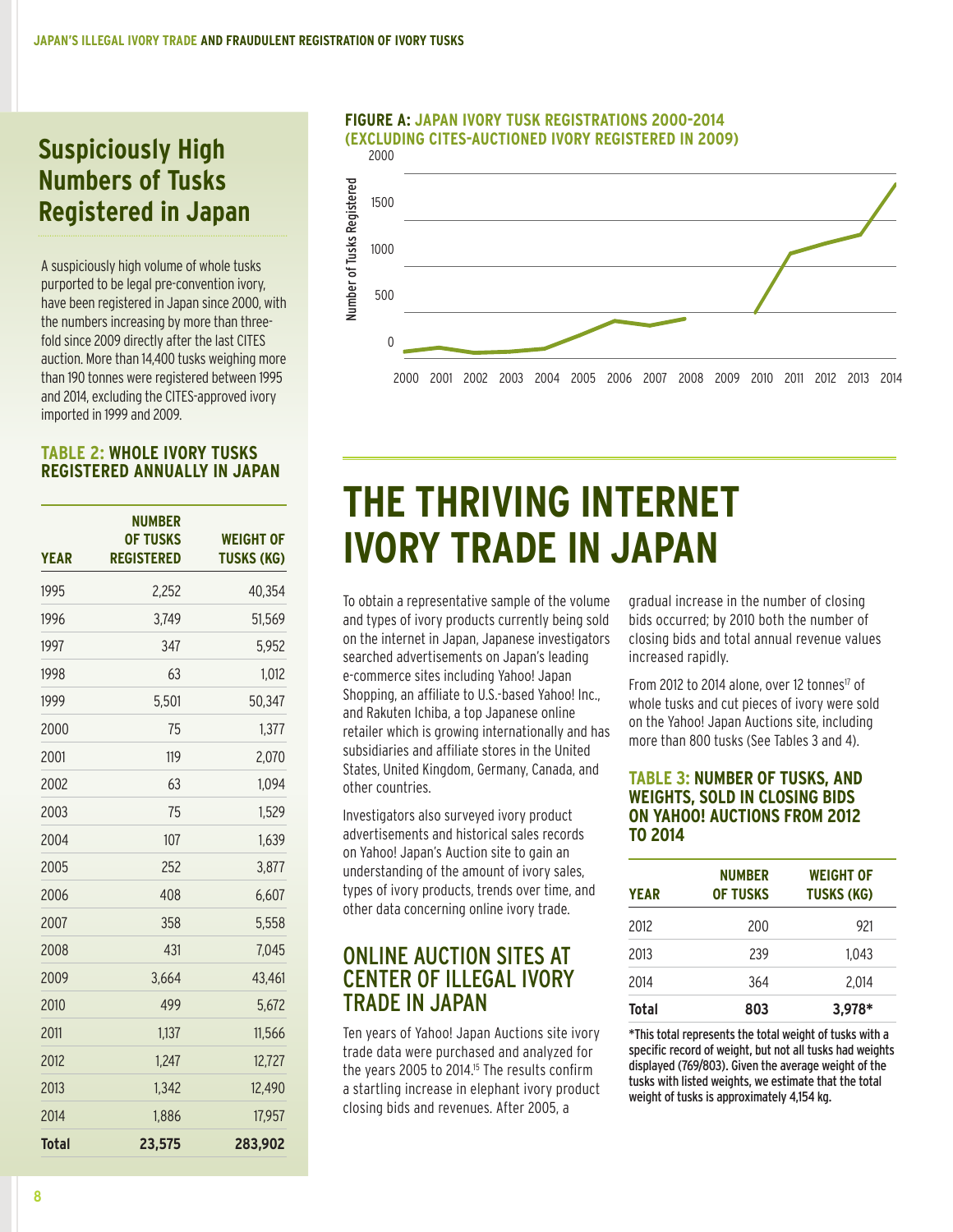

### **Table 4: Number of closing bids and weight for ivory cut pieces on Yahoo! Auctions from 2012 to 2014**

| <b>YEAR</b>  | <b>NUMBER OF</b><br><b>CLOSING BIDS</b> | <b>WEIGHT OF</b><br>PIECES (KG) |
|--------------|-----------------------------------------|---------------------------------|
| 2012         | 4.071                                   | 2.819                           |
| 2013         | 5.983                                   | 2.312                           |
| 2014         | 5.733                                   | 2.384                           |
| <b>Total</b> | 15.787                                  | $7.515***$                      |

\*\*This total represents the number of closing bids for cut pieces with weight records. Not all cut pieces had weights displayed (13,749/15,787). Given the average weight of the cut pieces with listed weights, we estimate that the total weight of cut pieces is approximately 8,638 kg.

Between 2005 and 2014, Yahoo! Japan Auctions generated revenues of over \$27 million (¥2.6 billion) from the sale of elephant ivory products, with more than US\$25 million (¥2.3 billion) occurring in the seven-year period from 2008 to 2014. In 2014, ivory sales earned US\$6.8 million (¥691 million).

In 2005, there were roughly 3,800 closing bids for ivory products on Yahoo! Japan Auctions, which by 2014 had increased to more than 27,000. Between 2012 and 2014, over two tonnes of ivory cut pieces were sold each year on Yahoo! Japan Auctions.

Additionally, more than 55,000 *hanko* name seals were sold, just via this one platform, often in large packages of *hanko* name seal blanks, to be later carved for signature (see Table 5). Between 2005 and 2014, ivory product sales on Yahoo! Japan Auctions skyrocketed, from US\$584,294 (¥67.8 million) spent on 3,846 closing bids for ivory items to 2014's high of US\$6.8 million (¥691 million) (see Figure B) spent on more than 27,000 closing bids for ivory items.

Abuse of internet sales platforms is at the center of the illegal trade in Japan, and provides a strong indication of the Government's ineffective monitoring and an inability or unwillingness to enact meaningful enforcement measures against illegal ivory trade.

#### **Table 5: Number and amount paid for** *hanko* **name seal closing bids on Yahoo! Auctions from 2012 to 2014**

| <b>YEAR</b>  | <b>NUMBER OF</b><br>CLOSING<br><b>BIDS</b> | <b>AMOUNT</b><br><b>PAID</b><br><b>FOR BIDS</b><br>(USD) | <b>NUMBER</b><br><b>OF HANKO</b><br><b>NAME</b><br><b>SEALS</b> |
|--------------|--------------------------------------------|----------------------------------------------------------|-----------------------------------------------------------------|
| 2012         | 1.175                                      | 142,592                                                  | 5.459                                                           |
| 2013         | 2.682                                      | 387,235                                                  | 23.267                                                          |
| 2014         | 2.771                                      | 545.737                                                  | 26.730                                                          |
| <b>Total</b> | 6.628                                      | 1.075.565                                                | 55.456                                                          |

### E-Commerce Ivory Sales Survey

In addition to auction sites, ivory sales are also increasing on Japan's online retail sites, led nish sesing on separro omine rotan shoop rod<br>by Yahoo! Japan Shopping and Rakuten Ichiba, which carry increasing numbers of ads offering elephant ivory for sale. Yet online ivory dealers have largely failed to comply with even the most basic legal requirements for such ivory most saste tegan eqanemer<br>traders operating in Japan.

On a single day in August 2015, Yahoo! Japan and Rakuten Ichiba shopping sites each carried approximately 6,000 different ivory product ads. The combined advertised price for all products on both sites totaled more than US\$5.1 million. At least 93 percent of all ads were for ivory *hanko* name seals which are 0 known to be produced in significant numbers

from illegal ivory tusks. Takaichi, Japan's largest manufacturer of ivory *hankos*, was alleged to have purchased up to an estimated 1,600 unregistered tusks between 2005 and 2010, that were processed into ivory *hanko*. The former president, Kageo Takaichi, his son, and the others were prosecuted with the company in 2011 for buying 58 unregistered tusks, as a result of a Tokyo Metropolitan Police investigation. They were forced to forfeit the illegal tusks and were sentenced to one year suspended imprisonment, while the company was fined approximately US\$12,500.<sup>18</sup>

## Ivory Sales via Bidding Agencies

Bidding agencies are being used to purchase ivory via auction sites for illegal export out of Japan.

Online bidding agencies provide a service for shoppers by bidding on their behalf on internet auction products. It is common for bidding agencies to offer services to overseas customers and to promote ads to ship products internationally. There are multiple online companies in Japan, China, Taiwan, and elsewhere that serve as bidding agencies for products listed on Japanese websites, thereby providing international customers a way of accessing ivory pieces listed on websites such as Yahoo! Japan Shopping and Auctions.

Surveyors conducted a preliminary review of ivory available for purchase via bidding agency websites, again using the search term



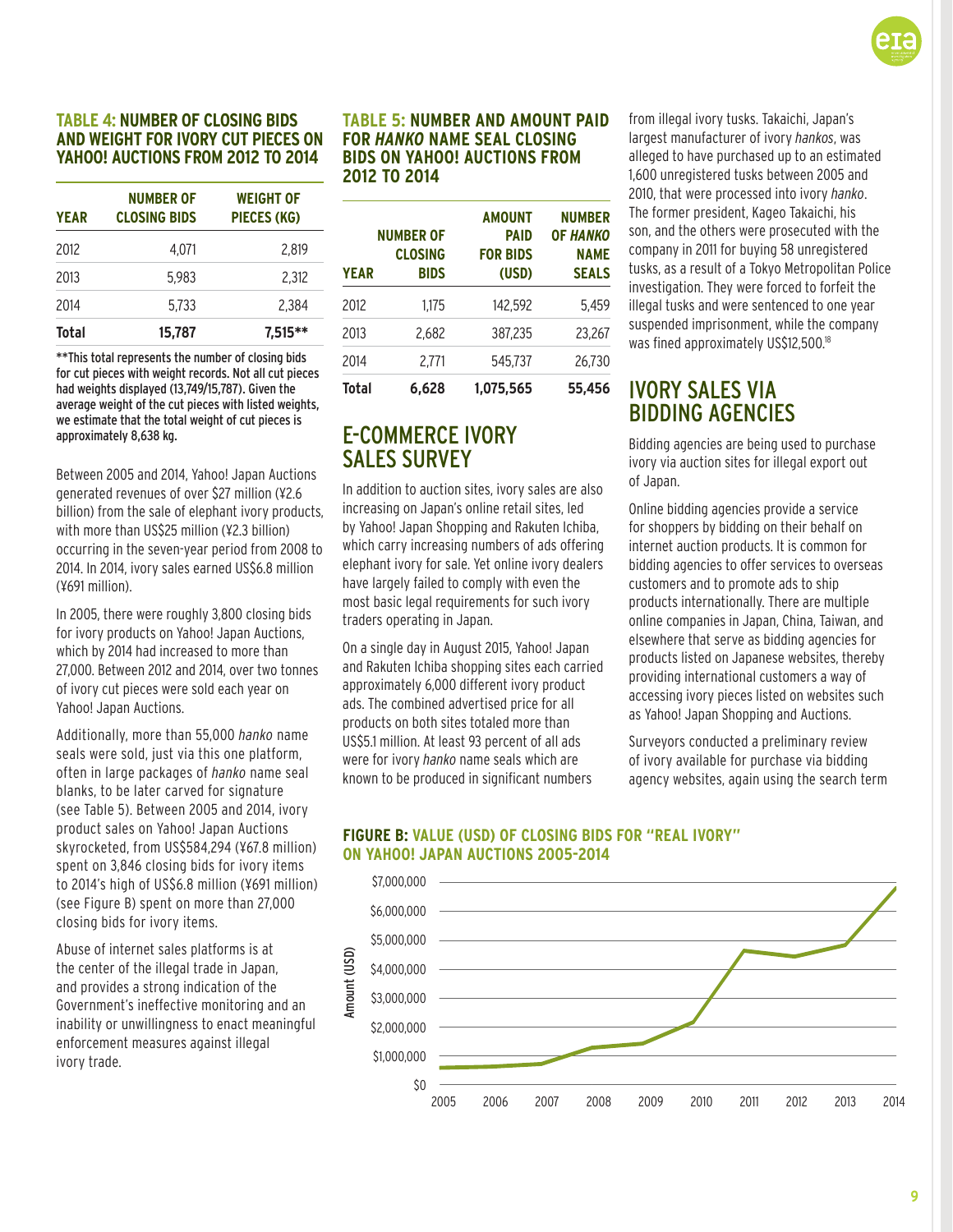#### **Japan's Illegal Ivory Trade and Fraudulent Registration of Ivory Tusks**



More than 8,700 "real ivory" items were found on Buyee.jp, a bidding site that offers users a way to bid on ivory products on Yahoo! Japan websites.

"real ivory" (hon zouge). This preliminary search revealed thousands of ivory products available for sale and for export by bidding agencies. A small portion of the products offered for sale were not actually ivory but ivory colored. In order to estimate the likely number of real ivory products offered by each bidding agency, the investigator analyzed a sample of the ivory items displayed and extrapolated the total number of real ivory products for sale for each bidding site.

Survey results confirm that large quantities of ivory are being offered for international purchase via bidding agencies even though international trade in ivory is banned by CITES and Japanese law. For example, **Japan Order. jp**, which is based in Tokyo, but specializes in servicing international customers and offers worldwide shipping, had an estimated 640 ivory product listings, including two whole tusks. The site provides automatic translation and offers customers a chance to "buy in Japan, receive anywhere in the world." **Buyee.jp**, based in Japan, lists more than 8,700 real ivory products from Yahoo! Japan sites.

**JPWare**, Based in Hong Kong, lists an estimated 8,750 real ivory products. **Shaogood**, based in China, listed a combined estimate of 5,700 ivory products from Yahoo! Japan Shopping and Yahoo! Japan Auctions. **Letao**, based in Taiwan, offered an estimated 8,910 real elephant ivory products through Yahoo! Japan Auctions, of which an estimated 99 percent were real elephant ivory products. **Hey Japan Korea**, based in South Korea, offers bidders access to items from both Yahoo! Japan Auctions and Yahoo! Japan Shopping. Searches listed an

estimated 8,670 real elephant ivory products on Yahoo! Japan Auctions, and an estimated 16,540 real ivory products on Yahoo! Japan Shopping.

The fact that bidding agencies offer thousands of ads for sale of ivory from Japan to international destinations reinforces the deep and broad failure of Japan's weak and ineffective enforcement of controls over illegal ivory trade. Lack of oversight over the internet ivory trade is a persistent problem in Japan and ivory continues to make its way out of Japan illegally into China, where it is being intercepted by Chinese enforcement officials.

### Internet Trade and Illegal Export

In 2013, the Japanese Ministry of the Environment made it mandatory that online dealers of LCES-regulated<sup>19</sup> species (including ivory) display their registration information. This revision to the law was made in response to a series of reports by the Environmental Investigation Agency (EIA) (2010) and Traffic (2010, 2012), which consistently pointed out the increasing role of online ivory trafficking and questioned whether Japanese ivory controls were sufficient to deal with online trade in elephant ivory.

In 2010, EIA published a report about Yahoo! Japan Shopping's online sales, which identified 66 ivory traders.20 In March 2014, the EIA Report Blood e-Commerce revealed that Rakuten Ichiba carried an estimated 28,000 ads offering ivory products, over 90 percent of them for *hanko*. 21 In May 2014, Traffic East Asia/Japan examined

the country's major e-commerce platforms including Rakuten Ichiba, the largest Japanese online shopping mall, the two largest Japanese internet auction sites, Yahoo! Japan Auctions and Rakuten Auctions, and a number of websites offering to purchase ivory items.<sup>22</sup> Traffic found that at least 57 businesses were dealing in ivory without displaying their registration information or without being registered as legally required with the Ministry of Economics, Trade and Industry (METI). Of these, 39 (out of 107) retail ivory sellers on Rakuten Ichiba, 10 (out of 19) on Yahoo! Japan Auctions, and eight (out of 42) purchasing service websites were not registered. It is important to note that the Yahoo! Japan Auctions had the highest level of non-compliance and is the most common vehicle for the sale of raw ivory tusks via the internet in Japan.

Although discussions were held between METI, the Ministry of the Environment, and the companies that were the subject of this research, it is unclear if there has been any new meaningful enforcement measures taken by the government to prevent illegal ivory trade online.

The movement of ivory from Japan to China also continues to be a persistent problem. The Elephant Trade Information System (ETIS) database has tracked seizures of ivory moved from Japan to China since 2005. Seizures notably picked up after 2009,<sup>23</sup> after ivory from the second CITES-approved sale entered both markets. More than 54 seizures of ivory moving from Japan to China have been made, totaling nearly one tonne of ivory.24



Customs officials in Qingdao display the 18 tusks they found hidden in seven separate packages smuggled from Japan in April 2015. Source: Qingdao Iqilu.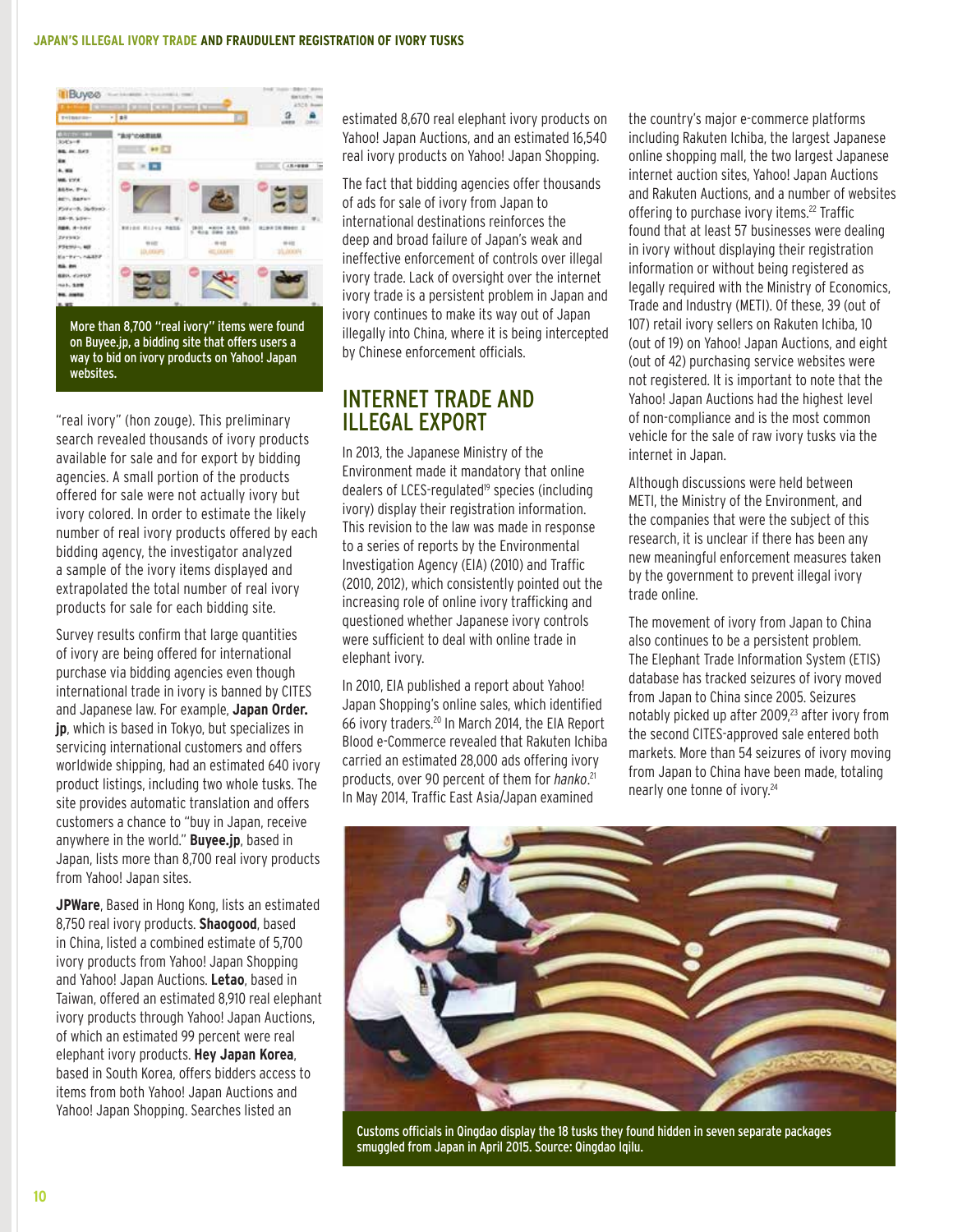Most recently, in October 2015, a large seizure of 804.4 kg of ivory was made in Beijing, sourced from Japan,<sup>25</sup> illustrating the active smuggling of ivory from Japan to China. According to the Beijing Forest Police, this was the biggest seizure of its kind in terms of the scale of operation, uncovering a traffic ring that spanned from Japan through Hong Kong to a broad network in mainland China.26 It is evident from the recent investigative surveys of Japan's ivory tusk dealers that illegal ivory is being traded on the Japanese market and that active smuggling of illegal tusks to China is growing.

Other seizure cases illustrate that ivory is being purchased in Japan on internet platforms, like Yahoo! Japan Auctions, and then illegally exported to China. For example, in 2011, raw ivory purchased on Yahoo! Japan Auctions was mailed to China and discovered by Chinese

customs.27 The investigation revealed that the operation had smuggled an estimated 380 kg of both raw and worked ivory using this method.<sup>28</sup> In another case, a different Chinese smuggling ring was also caught using the same method, of purchasing ivory on Yahoo! Japan Auctions and shipping it to China.<sup>29</sup> Between 2010 and 2012, this smuggling ring trafficked 3,257 kg of ivory from Japan and onto the Chinese black market.<sup>30</sup>

Japan is clearly being targeted by ivory trafficking syndicates purchasing illegal tusks including via the internet, and arranging illegal export to China without any apparent interference from Japanese authorities.



Former chairman of the Japanese Ivory Association, Kageo Takaichi, at his 2011 arrest. Charged with buying 58 unregistered tusks, it is estimated between 2005 and 2010 he purchased between 572 and 1,622 tusks illegally. The tusks were made into *hanko* name seals and sold to wholesalers across Japan.

# **Conclusion**

Japan's policies and practices have played a leading role in the dramatic increase in poaching that has occurred in the aftermath of the two CITES ivory auctions. Japan has reneged on the commitments it made to African elephant range states and the CITES community worldwide to enact rigorous enforcement measures to prevent illegal ivory from being traded on its domestic market. EIA's investigations reveal a disturbing rising trend in ivory trading activity in Japan, since 2009 when it imported the ivory purchased at the second auction. Tusk registrations, many of suspect legality, have nearly quadrupled since 2010 and ivory sold via Yahoo! Japan's internet auction site increased dramatically since 2009. Thousands of ivory ads appear both on Rakuten and Yahoo! Japan shopping sites while international bidding sites appear ready to ship ivory from auction sites abroad.

Japan is awash with ivory of dubious origin and not a shred of real evidence is required by law to ensure that ivory is of legal origin and acquisition.

African nations are suffering yet another elephant poaching catastrophe. More than 100,000 African elephants were poached between 2010 and 2012 alone. The rarer forest elephant species, which occur in only six African countries, has suffered a catastrophic decline. While other countries are likely to be implicated in the decline of forest elephants, Japan is the only country in the world with a special demand favoring forest elephant ivory. Also called "hard ivory," it is used to make *hanko* name seals, *netsuke* figurines, *bachi* plectrums, and chopsticks, among other items. Forest elephants experienced a 65 percent decline between 2002 and 2013. The situation is dire.

On 6 November 2015, 25 African countries issued the Cotonou Declaration demanding a total ban on ivory trade worldwide including domestic trade in order to save their remaining elephants. After 16 years of the first import of one-off sold ivory, it is time for the Government of Japan to concede that its ivory control system has been a total failure and to now join the United States and China in banning all domestic trade in elephant ivory.

# Recommendations

EIA urges the Government of Japan to:

- Ban all domestic trade in ivory with immediate effect.
- Ban all registration of whole tusks with immediate effect.
- Instigate a police investigation of JWRC's tusk registration activities dating back to 1995.
- Initiate a police investigation into ivory dealers identified as engaging in illegal ivory trade and registration activities.
- Support an Appendix I listing under CITES for all elephant populations.